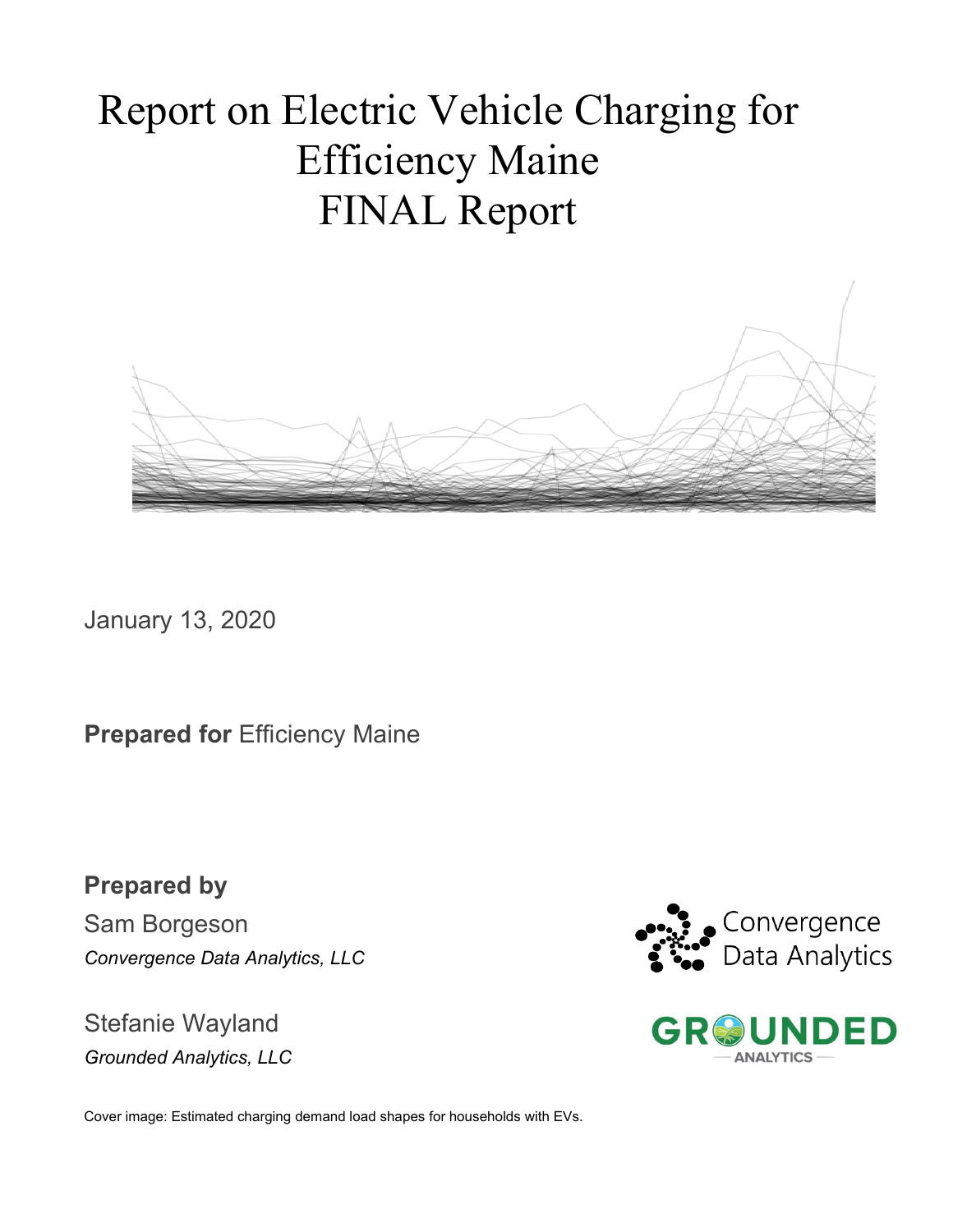# **Contents**

| Overview                                   | 3  |
|--------------------------------------------|----|
| Results                                    | 5  |
| Peak Demand                                | 6  |
| <b>Overall Charging Hours</b>              | 8  |
| Charging Hours During Coronavirus          | 9  |
| <b>Charging Energy</b>                     | 10 |
| Methods                                    | 11 |
| Data Sources                               | 11 |
| <b>Customer Data</b>                       | 11 |
| Rebate Data                                | 11 |
| Hourly Electricity Meter Data              | 11 |
| <b>Weather Data</b>                        | 12 |
| Modeling Methods                           | 13 |
| Model Data                                 | 13 |
| Models                                     | 13 |
| <b>Charging Demand Model</b>               | 14 |
| <b>Charging Timing Model</b>               | 14 |
| <b>Charging Energy Model</b>               | 15 |
| Summary                                    | 16 |
| Appendix: Caveats and Potential Next Steps | 17 |

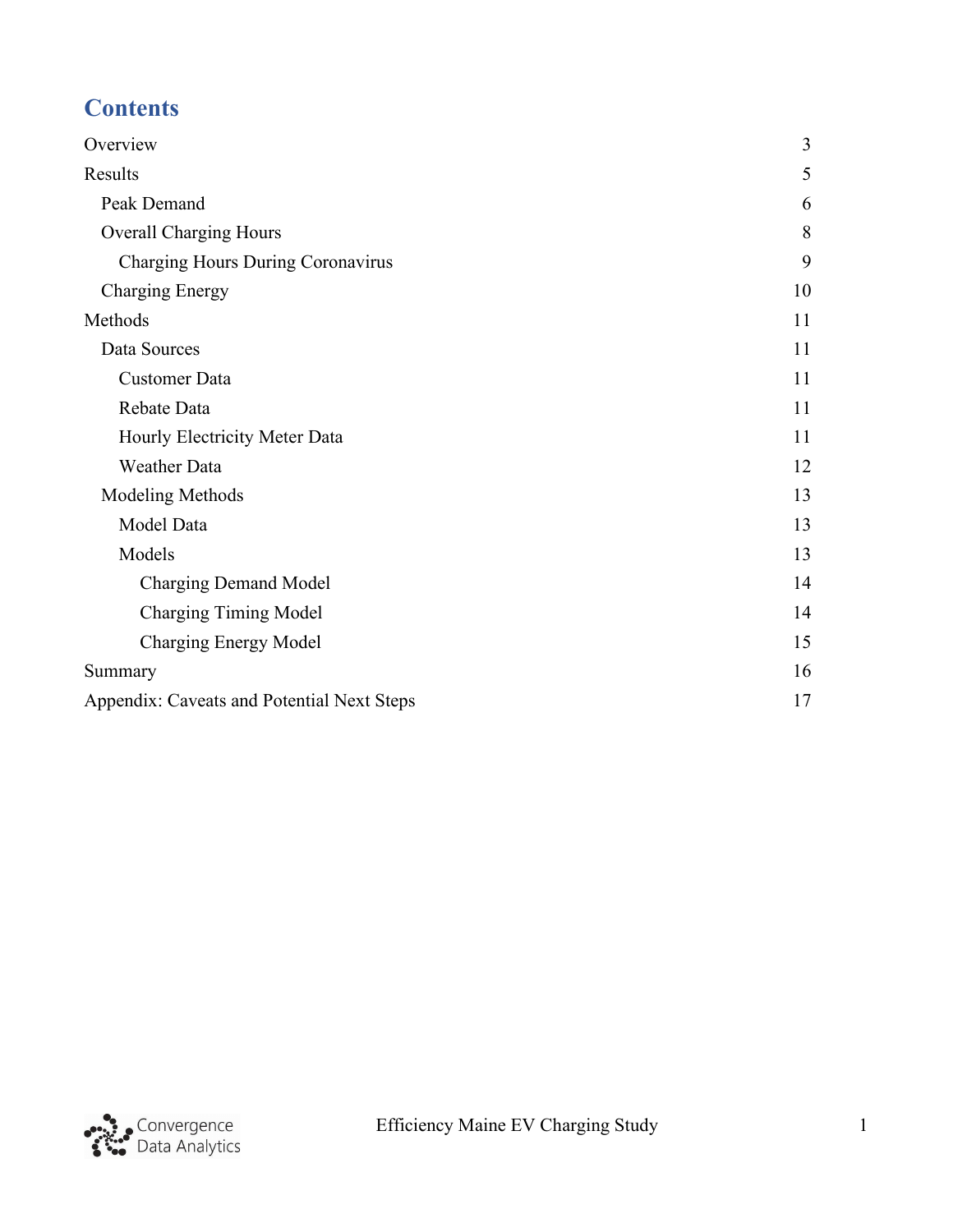# **Figures**

| Figure 1. Percentage of customers likely charging during each hour of the day on an average<br>weekday by vehicle type (summer peak hours in green; winter peak hours in blue) | $\overline{4}$ |
|--------------------------------------------------------------------------------------------------------------------------------------------------------------------------------|----------------|
| Figure 2. Average weekday energy usage                                                                                                                                         | 6              |
| Figure 3. Distribution of hourly demand before and after EV purchase for customers likely to<br>have level 2 chargers                                                          |                |
| Figure 4. Percentage of customers likely charging during each hour of the day on an average<br>weekday by vehicle type (summer peak hours in green; winter peak hours in blue) | 9              |
| Figure 5. Coronavirus pandemic months (April and May 2020) percentage of customers charging<br>in each hour of the day by vehicle type                                         | 10             |
| Figure 6. Example hourly data for 4 customers                                                                                                                                  | 12             |
| Figure 7. Daily mean temperatures by weather station                                                                                                                           | 13             |
|                                                                                                                                                                                |                |

## **Tables**

| Table 1. Average weekday demand from December 2019 through February 2020                 | $\overline{4}$ |
|------------------------------------------------------------------------------------------|----------------|
| Table 2. Average weekday charging energy from December 2019 through February 2020        | $\overline{5}$ |
| Table 3. Ratio of percentage of hours at each level of demand                            | 7              |
| Table 4. Average weekday demand change from December 2019 through February 2020          | 8              |
| Table 5. Average weekday charging energy in kWh from December 2019 through February 2020 |                |
|                                                                                          |                |

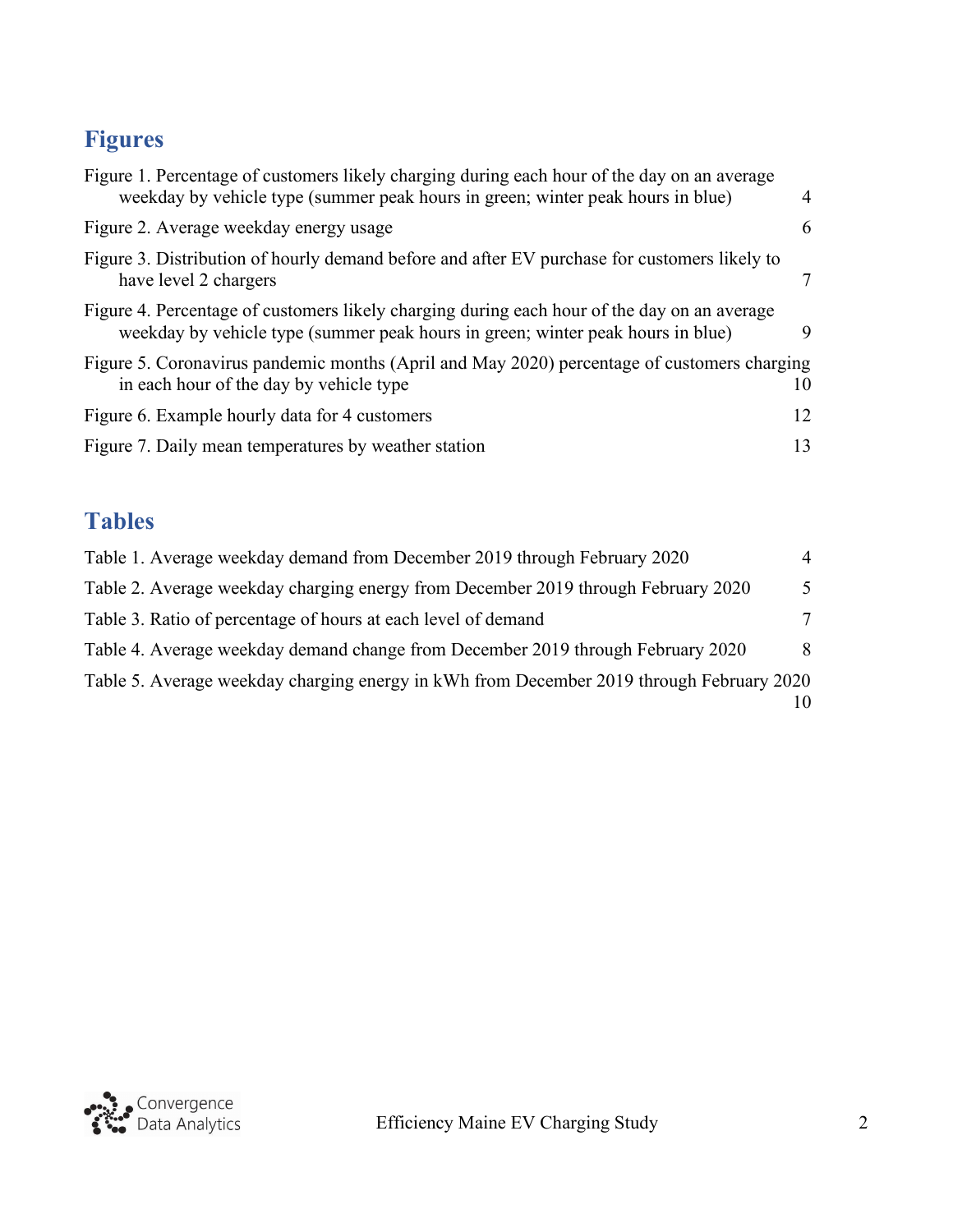### <span id="page-3-0"></span>**Overview**

This report concludes a study of charging patterns of electric vehicle (EV) owners who received a rebate through Efficiency Maine's Electric Vehicle Rebate program, as revealed through their Smart Meter consumption data. The research focuses on changes in demand (kW) during peak periods due to charging with Level 2 chargers. It also includes estimates of the timing and energy (kWh) associated with charging sessions, with separate estimates for battery electric vehicles (BEVs) and plug-in hybrid electric vehicles (PHEVs) regardless of charger type.

This report and accompanying analyses were designed to answer the following questions:

- 1. **Demand:** What is the average peak demand increase during ISO-NE winter and summer peak hours for EV owners using level 2 charging (using BEVs where the average kWh during charging hours was above 5kW as a proxy for level 2 chargers)
- 2. **Timing:** When are customers charging their vehicles?
- 3. **Energy:** What is the average daily total energy (kWh) that customers are using to charge their vehicles?

Notably, some of the analyses in this report includes electricity data collected during the 2020 COVID-19 pandemic. The majority of customers changed their energy use patterns substantially during this period, meaning that results drawn from data collected during March or later in 2020 cannot be used with confidence to predict behavior in future years. For this reason, we based the results presented on only data collected during the period from December 2019 through February 2020 (with a pre-EV baseline period covering a full year before those dates), unless otherwise noted. This includes the estimates of demand changes in the ISO-NE weekday summer peak hours of 1-5 PM, which means that the summer peak charging results are based solely on data collected during the winter of 2019-2020. While there are some seasonal differences in driving patterns and battery performance, we expect the typical commute driver to demonstrate generally consistent patterns in charge timing and total energy across seasons.

For this study, Efficiency Maine provided hourly interval AMI data, customer data and vehicle make and model covering November 2018 through May 2020 for 160 past [EV Accelerator](https://www.efficiencymaine.com/ev/electric-vehicle-rebates/?gclid=CjwKCAjwiaX8BRBZEiwAQQxGx49VvtvJdxvomGsChqxJFeusejcBV375A1Z3EuiONdW50aap54Jo7hoC0h8QAvD_BwE) program rebate recipients. CDA cleaned and combined these data with hourly weather data from NOAA to create a single data set that could be adapted to work with the models we designed to capture the prevailing patterns in EV charging timing, demand, and total energy.

CDA developed three different models to answer the help answer the primary questions listed above. These models all use pre- vs. post-EV adoption changes in electricity use combined with vehicle attributes and weather data to estimate the demand, timing and total energy of charging sessions. Collectively these results establish empirical baselines for:

- 1. Charging Demand Model estimates demand increases (in kW) due to BEV charging
- 2. Charging Timing Model estimates what times of day customers are charging their EVs
- 3. Charging Energy Model estimates the total energy in kWh per day used for charging EVs

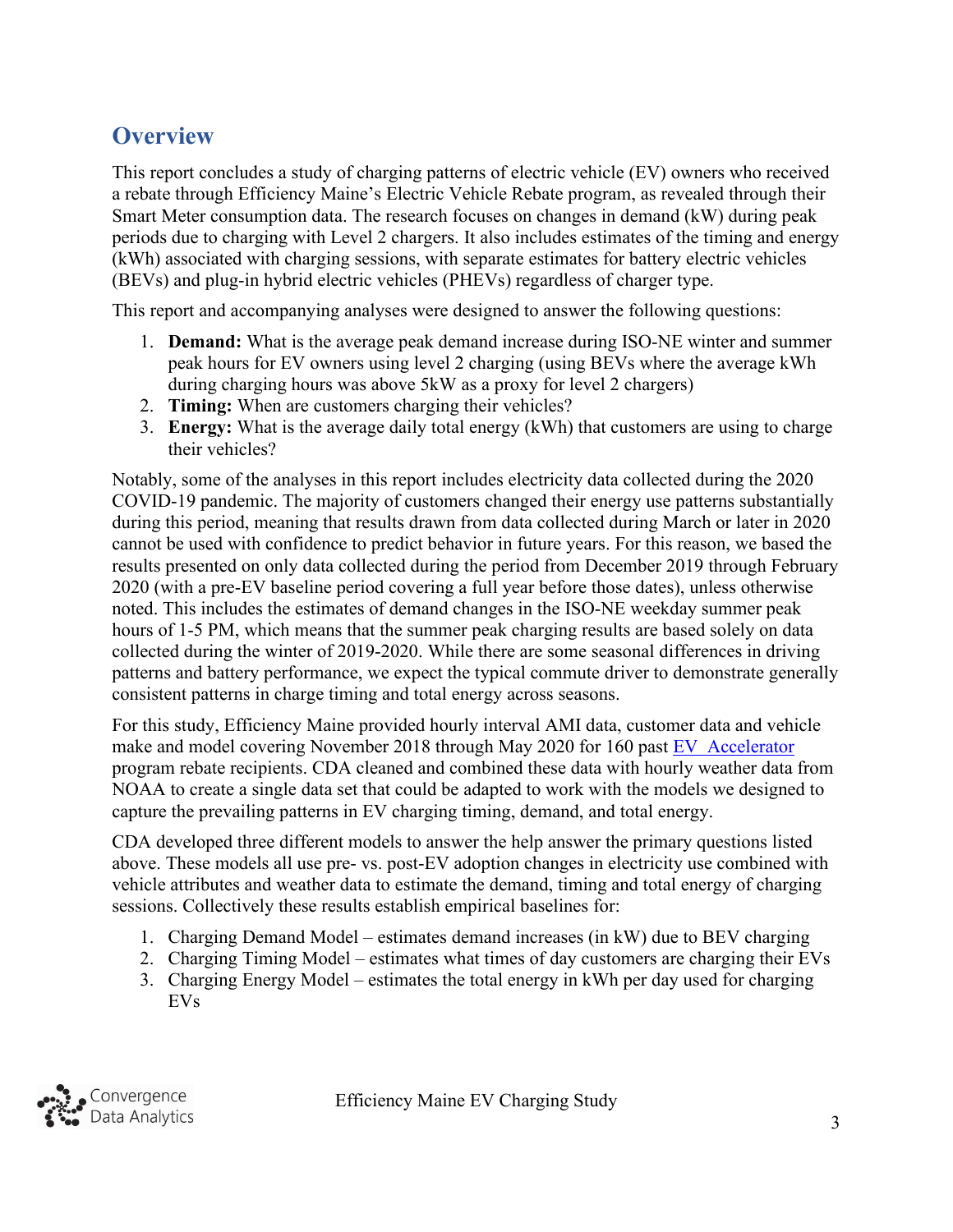ISO-NE on-peak demand periods are 1-5pm non-holiday weekdays Jun-Aug and 5-7pm nonholiday weekdays Dec-Jan, with energy period factors of 7am to 11pm peak. Throughout this report, which is based primarily on data for December through February, we label the 1-5pm period as "Summer Peak Hours" and the 5-7pm period as "Winter Peak Hours" though we are using winter data to estimate demand during both summer and winter peaks.

[Table 1](#page-4-1) shows the change in demand due to EV charging. The charging demand estimate includes the standard error, converting to 95% confidence intervals, we estimate that the increase in demand for the summer peak hours is 0.3 kW with a 95% confidence interval of (0.2, 0.4) and the demand for winter peak hours is 0.5 kW with a 95% confidence interval of (0.4, 0.7). The primary source of this difference is the time of day.

<span id="page-4-1"></span>

| <b>Period</b>               | <b>Charging Demand</b> | <b>Baseline</b> | <b>Increase</b> |
|-----------------------------|------------------------|-----------------|-----------------|
|                             | $\pm$ SE (kW)          | Demand (kW)     |                 |
| Morning Off-Peak 12am - 1pm | $0.2 \pm 0.05$         | 0.6             | 33%             |
| Summer Peak Hours 1pm – 5pm | $0.3 \pm 0.06$         | 0.6             | 46%             |
| Winter Peak Hours 5pm – 7pm | $0.5 \pm 0.06$         | 1.0             | 53%             |
| Night Off-Peak 7pm – 12am   | $0.8 \pm 0.06$         | 1.5             | 56%             |

| Table 1. Average weekday demand from December 2019 through February 2020 |  |  |  |
|--------------------------------------------------------------------------|--|--|--|
|                                                                          |  |  |  |

The charging timing model, designed to identify hours of demand statistically likely to include charging activity, shows that weekday charging hours are primarily from 6pm to 12am, with the highest likelihood of charging occurring in the late evening after 9pm. There is also charging happening during the winter peak hours 5-7 PM. We do not have sufficient data collected outside of the Coronavirus pandemic to estimate what summer charging hours would be during a "normal" year, but with the data from 2019-2020, we find that customers are not charging substantially during the summer peak hours of 1-5 PM, however mid-day charging has been found to be lower than evening charging in other studies of EV charging as well.<sup>[1](#page-4-2)</sup> [Figure 1](#page-4-0) shows that, on an average weekday, customers are charging more during the evening and night hours, and relatively less in the middle of the day, and that the pattern is more pronounced for BEVs.

<span id="page-4-0"></span>*Figure 1. Percentage of customers likely charging during each hour of the day on an average weekday by vehicle type (summer peak hours in green; winter peak hours in blue)*

<span id="page-4-2"></span>Herter, Karen, and Yevgeniya Okuneva. 2014. EV Innovators Pilot – Load Impact Evaluation. Prepared by Herter Energy Research Solutions for the Sacramento Municipal Utility District (paper available on request).



<sup>&</sup>lt;sup>1</sup> This is consistent with variation in time-of-day charging documented in studies of metered charging. See figures 9 and 11 of [https://www.energy.gov/sites/prod/files/2014/02/f8/evs26\\_charging\\_demand\\_manuscript.pdf,](https://www.energy.gov/sites/prod/files/2014/02/f8/evs26_charging_demand_manuscript.pdf) and for customers on TOU rates see figures 9 and 10 from: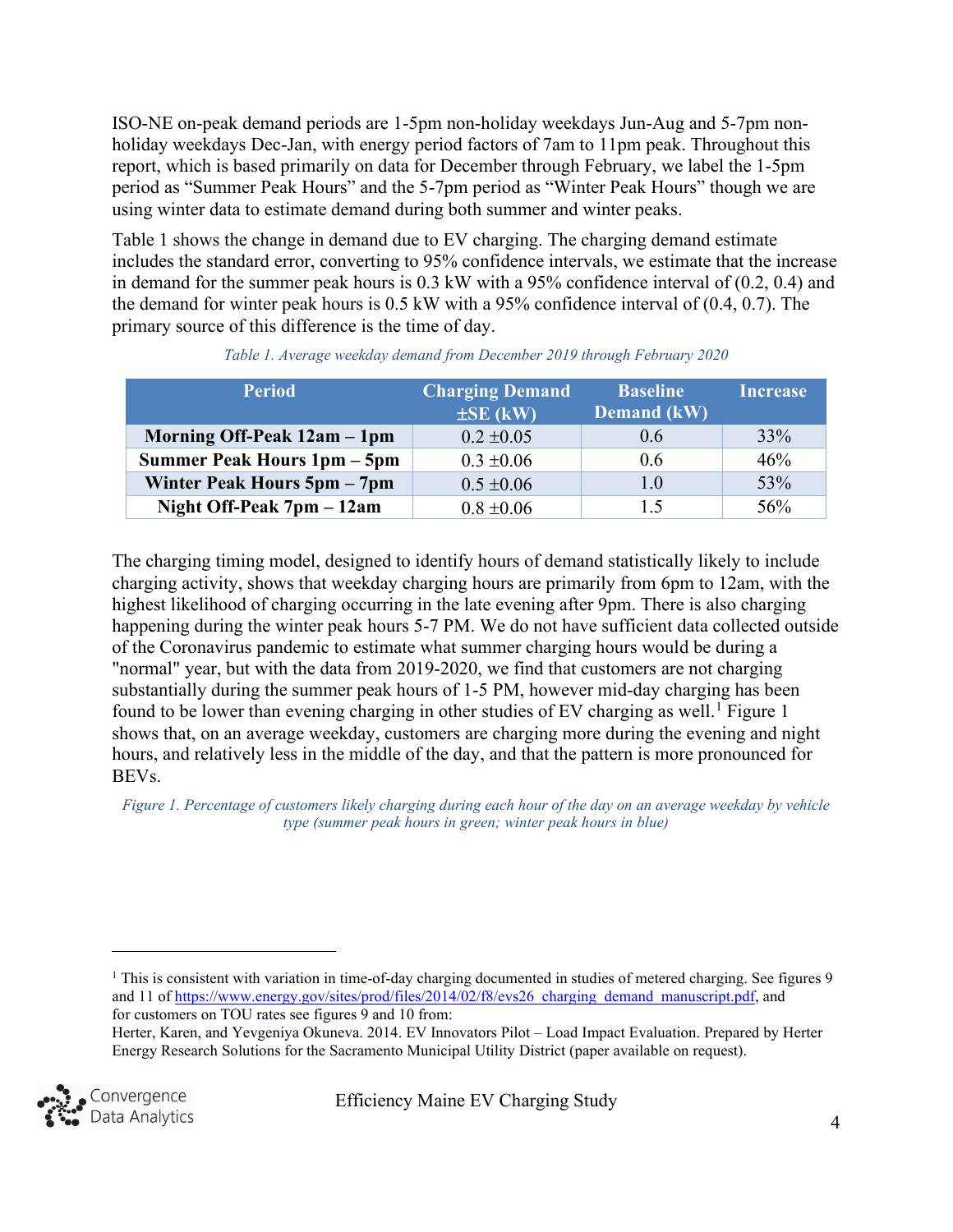

Blue rectangle shows winter peak hours and green rectangle shows summer peak hours

We estimate average weekday charging energy during December 2019 – February 2020 for BEV vehicles (likely using level 2 chargers) is 9.0 kWh per day. For reference, the most efficient EVs currently on the market can travel just over 4 miles per kWh while the lower end is closer to 2 miles per kWh, so this is consistent with an average of roughly 20-30 miles of electric driving per car per day. Most of the results in this report are split between battery electric vehicles and plug-in hybrid vehicles because their charging characteristics are different due to battery pack sizes. [Table 2](#page-5-1) shows the average charging energy for BEVs, PHEVs and the group of BEVs that are likely using level 2 chargers.

| <b>Vehicle Type</b> | <b>Charging Energy (kWh)</b> |
|---------------------|------------------------------|
| $BEV + Level 2$     | 9.0                          |
| <b>BEV</b> (All)    | 3.3                          |
| <b>PHEV</b>         | 09                           |

<span id="page-5-1"></span>*Table 2. Average weekday charging energy from December 2019 through February 2020*

We address the three primary questions in more detail in the following section.

### <span id="page-5-0"></span>**Results**

Customers are using energy substantially differently after purchasing an electric vehicle. By simply comparing average hourly energy usage before and after EV purchase in [Figure 2,](#page-6-1) one can verify demand increases primarily in the evening and early morning, with more moderate increases mid-day.

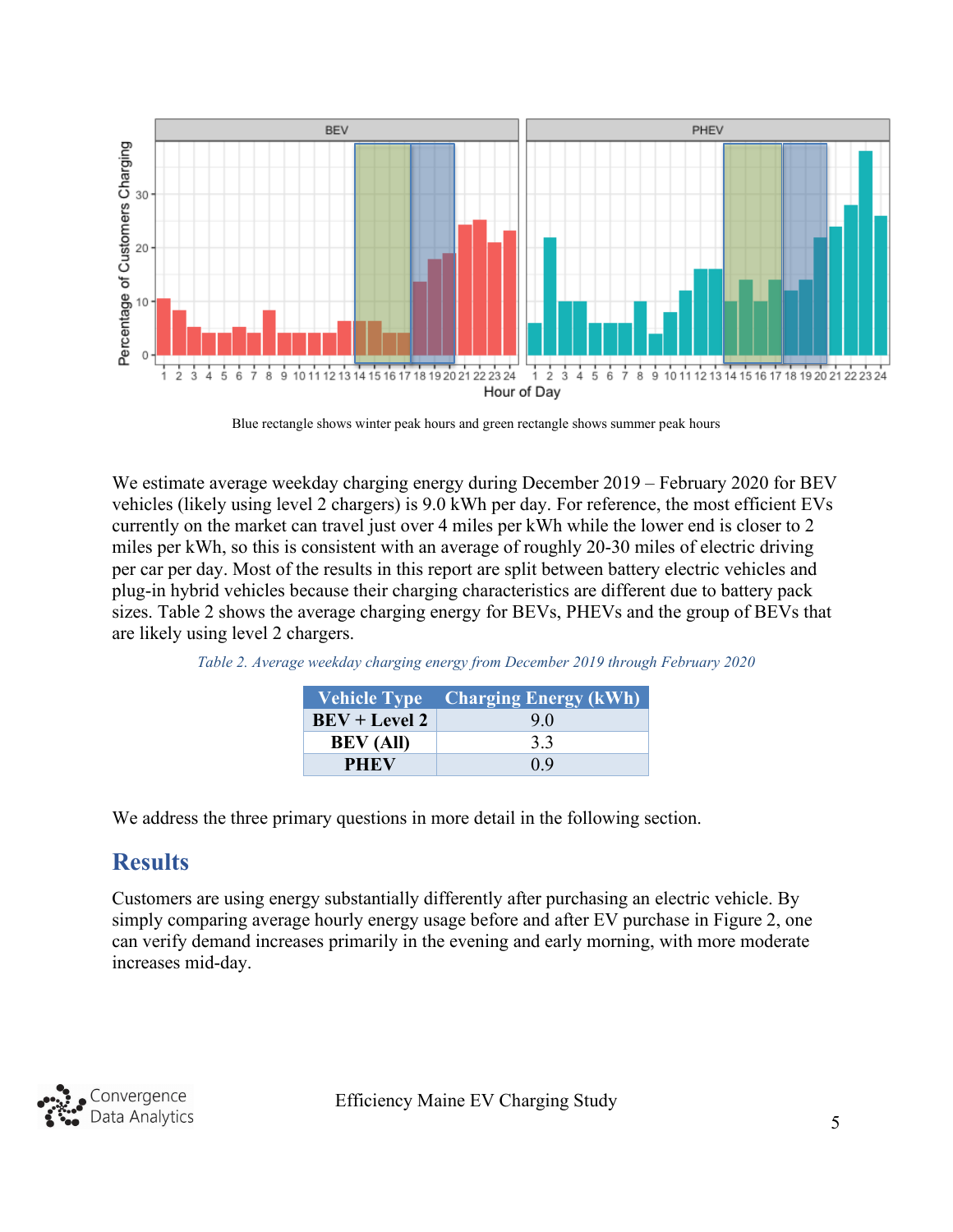

<span id="page-6-1"></span>

The analysis in this report includes electricity data collected during the 2020 Coronavirus pandemic. Most customers changed their energy use patterns substantially during this period. This means results based on data collected during the months after March 2020 (without a control group) cannot be used to reliably predict behavior or demand in future years. For this reason, we based the results presented below on only data collected during the period from December 2019 through February 2020, though we sometimes include data from the months after February to help understand what happened to charging and electricity usage after early 2020.

The estimates of demand changes in the ISO-NE weekday summer peak hours of 1-5 PM are based on data collected during the winter of 2019-2020, which means that the summer peak charging results could be biased if EV owner driving and charging behavior are different in the summer and winter. In effect, we are assuming that the typical commute driver will demonstrate generally consistent patterns in charge timing and total energy across seasons.

#### <span id="page-6-0"></span>Peak Demand

We estimated increases in demand during summer and winter peak hours using the charging demand model with data from December 2018 through February 2019 (pre-period) and from December 2019 through February 2020 (post-period). We used a model to find the BEV owners we consider likely to have level 2 chargers due to spikes in demand of 5 kW or greater, Then, we put those customers into the peak demand model to estimate demand changes adjusted for weather differences between the winters of 2018-19 and 2019-20. See the methods section for more details on the implementation of the peak demand model.

[Figure](#page-7-0) 3 presents density plots of mean demand across customers during the winter of 2018-19 compared to mean demand during winter of 2019-20 for customers we model as likely to have level 2 chargers. The area under a density curve is  $= 1$  and they function like smoothed out histograms. The vertical lines represent the average demand across customers. There was

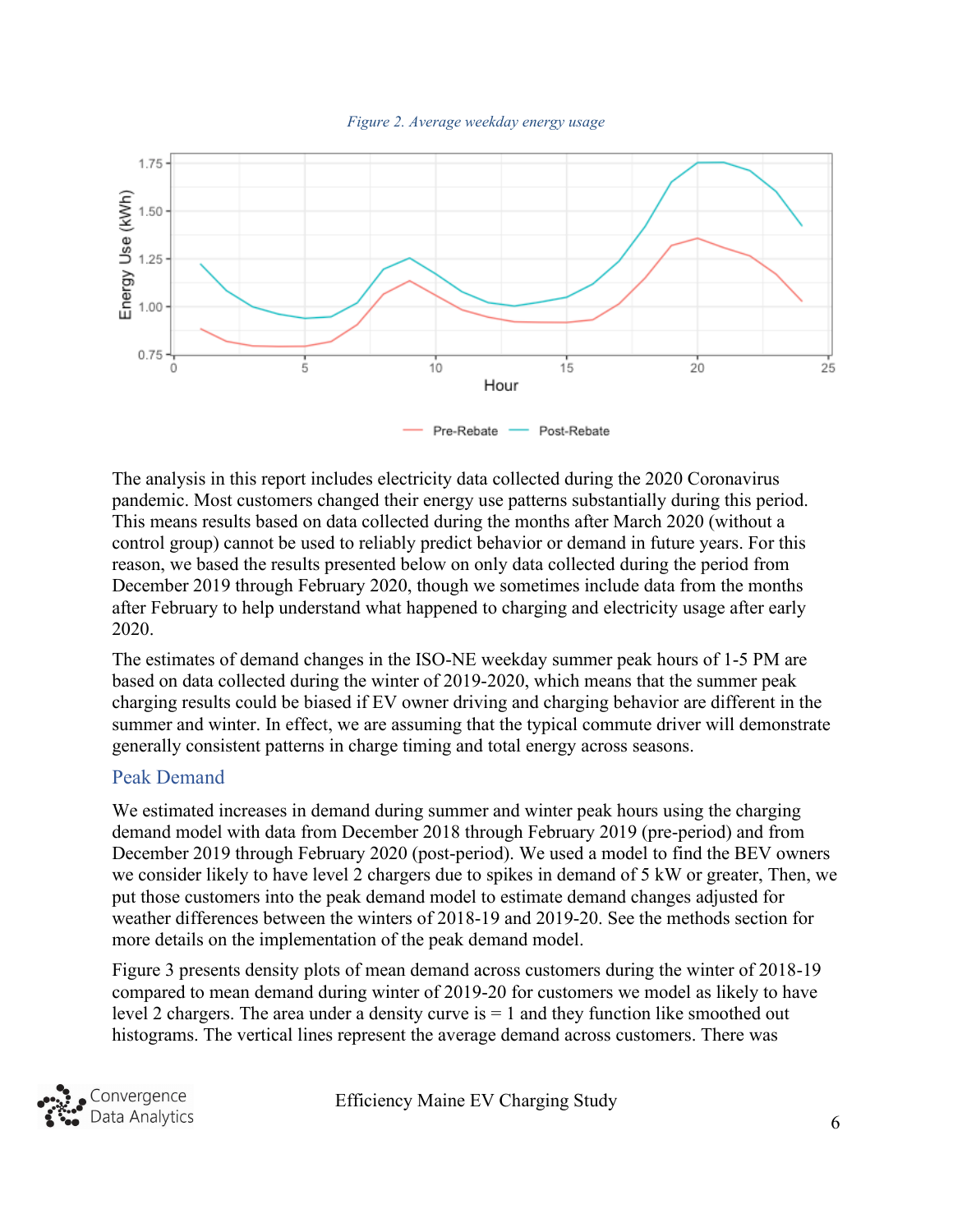substantially higher demand during the winter peak hours (5pm-7om) after EV purchase, but the demand increase during the summer peak hours (1pm-5pm) is much smaller.



<span id="page-7-0"></span>*Figure 3. Distribution of hourly demand before and after EV purchase for customers likely to have level 2 chargers*

[Table 3](#page-7-1) shows how the number of hours with higher demand has increased after EV purchase for the BEV owners with likely level 2 charging. The first column shows the demand for the hours in that category. The second column shows the percentage of hours at that particular demand level before EV purchase, while the third column shows the percentage after EV purchase. The fourth column shows the ratio of post to pre, so numbers above 1 show an increase of hours at that level of demand. There is a marked increase in the number of hours with demand in excess of 5 kW (e.g. there is a 14.6-fold increase in the number of hours with a demand of 9 kW after EV purchase compared to before).

<span id="page-7-1"></span>

| <b>Demand</b>           | <b>Pre-Purchase</b>            | <b>Post-Purchase</b>           | <b>Ratio of Post to</b> |
|-------------------------|--------------------------------|--------------------------------|-------------------------|
| (kW)                    | <b>Percentage of Hours (%)</b> | <b>Percentage of Hours (%)</b> | <b>Pre Hours</b>        |
| $\mathbf{0}$            | 51.4                           | 48.7                           | 0.9                     |
|                         | 30.7                           | 30.0                           | 1.0                     |
| $\overline{2}$          | 10.9                           | 10.0                           | 0.9                     |
| 3                       | 4.4                            | 3.8                            | 0.9                     |
| $\overline{\mathbf{4}}$ | 1.6                            | 1.9                            | 1.1                     |
| 5                       | 0.54                           | 1.3                            | 2.4                     |
| 6                       | 0.21                           | 0.75                           | 3.5                     |
| 7                       | 0.15                           | 1.2                            | 8.0                     |
| 8                       | 0.11                           | 1.1                            | 10.0                    |
| 9                       | 0.05                           | 0.69                           | 14.6                    |
| $10+$                   | 0.01                           | 0.74                           | 62.6                    |

*Table 3. Ratio of percentage of hours at each level of demand*

Ratio may not exactly equal post divided by pre due to rounding

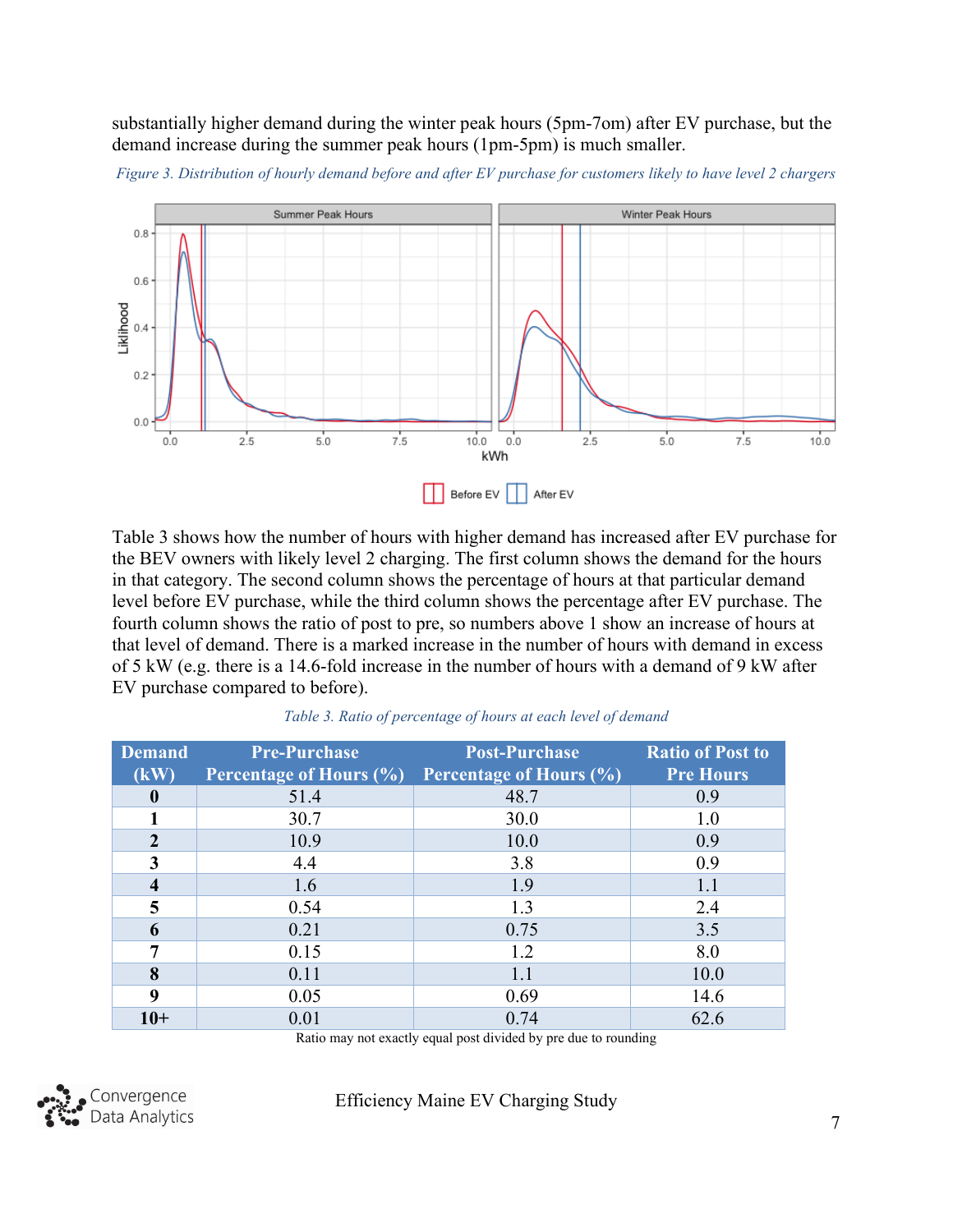<span id="page-8-1"></span>[Table 4](#page-8-1) shows the average demand increase across each period for BEV owners with likely level 2 charging. These results are weather adjusted for a winter similar to 2019-2020.

| <b>Period</b>                                           | <b>Baseline</b><br><b>Demand</b> (kW) | <b>Demand</b><br><b>Increase</b><br>$(kW\pm SE)$ | Percentage<br><b>Increase</b> |
|---------------------------------------------------------|---------------------------------------|--------------------------------------------------|-------------------------------|
| <b>Morning Off-Peak</b><br>$12am - 1pm$                 | 0.6                                   | $0.2 \pm 0.05$                                   | 33%                           |
| <b>Summer Peak Hours</b><br>$1 \text{pm} - 5 \text{pm}$ | 0.6                                   | $0.3 \pm 0.06$                                   | 46%                           |
| <b>Winter Peak Hours</b><br>$5pm - 7pm$                 | 1.0                                   | $0.5 \pm 0.06$                                   | 53%                           |
| <b>Night Off-Peak</b><br>$7$ pm $-12$ am                | 1.5                                   | $0.8 \pm 0.06$                                   | 56%                           |

| Table 4. Average weekday demand change from December 2019 through February 2020 |  |  |  |
|---------------------------------------------------------------------------------|--|--|--|
|---------------------------------------------------------------------------------|--|--|--|

#### <span id="page-8-0"></span>Overall Charging Hours

CDA estimated which hours customers are charging, on average, using the timing model. This model is designed to find the hours where it is most likely that each customer was charging, and then combine the results from all customers to discern which hours of the day more customers are charging. These results can be used to understand what times of day EV charging is most likely to have a substantial effect on demand as more EVs are purchased.

In order to discern which hours customers are charging their vehicles, we set a threshold on the increases in demand from pre- to post-EV periods that are large enough to suggest that charging is occurring. We tested a range of threshold levels and found that a modeled increase of demand of 1 kW for BEVs and 0.5 kW for PHEVs produce stable estimates of which hours of the day tend to have the most charging.

[Figure 4](#page-9-1) plots the count of hours with changes beyond the relevant threshold for BEVs (left) and PHEVs (right). The actual counts are sensitive to the threshold selected, but the timing model is focused on relative count from hour-to-hour, so the y-axes are left unitless. In December through February (the study period), the charging happens after 6 pm and into the early morning for both BEVs and PHEVs. These results align with previous studies showing that most charging is occurring overnight and into the morning hours rather than during peak periods.

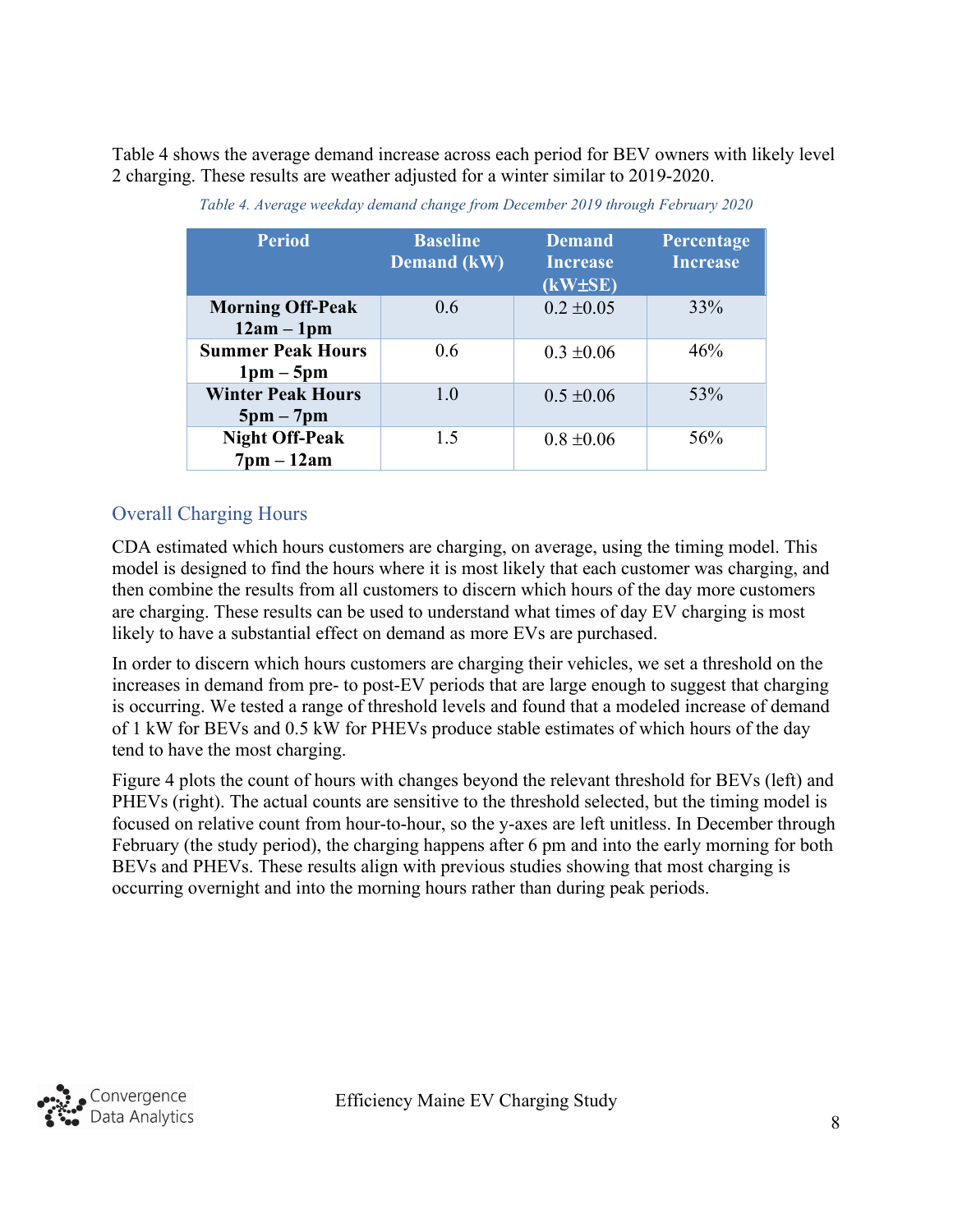

<span id="page-9-1"></span>*Figure 4. Percentage of customers likely charging during each hour of the day on an average weekday by vehicle type (summer peak hours in green; winter peak hours in blue)*

Blue rectangle shows winter peak hours and green rectangle shows summer peak hours

#### <span id="page-9-0"></span>Charging Hours During Coronavirus

CDA found that data from months after February 2020 are not reliable for estimating future charging hours because of the 2020 coronavirus pandemic and subsequent shelter-in-place orders, which substantially reduced vehicle miles traveled<sup>[2](#page-9-2)</sup> and changed customer's energy usage patterns due to spending more time at home. This makes it difficult to compare charging hours during the winter with charging hours starting in March, since shelter-in-place is confounded with vehicle charging. [Figure 5](#page-10-1) shows that the pattern of charging has changed, and is somewhat harder to discern, though most of the charging still happens during the evening and overnight hours.

<span id="page-9-2"></span><sup>&</sup>lt;sup>2</sup> https://www.fhwa.dot.gov/policyinformation/travel\_monitoring/20martvt/

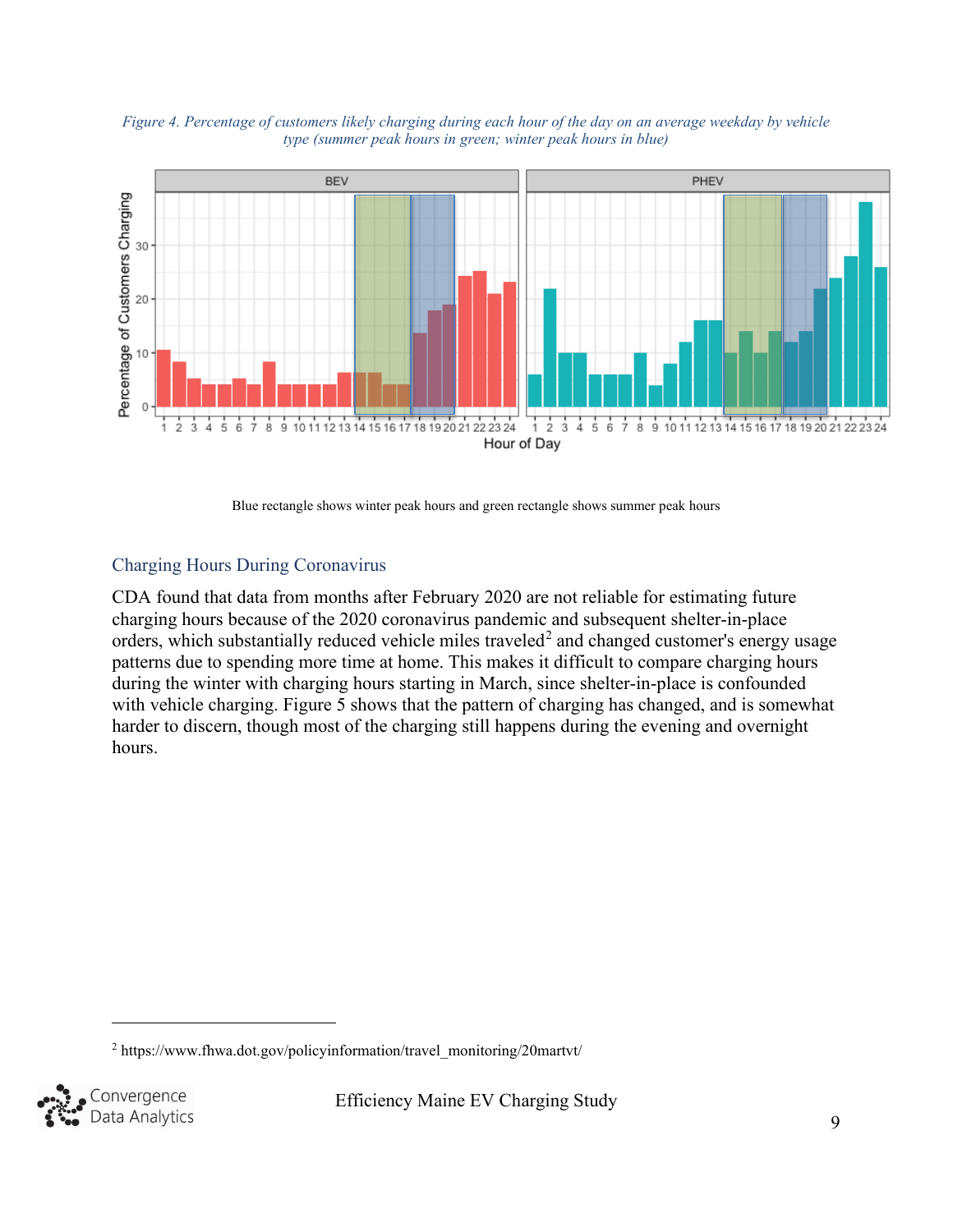<span id="page-10-1"></span>*Figure 5. Coronavirus pandemic months (April and May 2020) percentage of customers charging in each hour of the day by vehicle type*



There is a 45% drop in charging hours in spring and summer compared to winter. We believe that the drop in charging in the spring and summer is likely due to shelter-in-place rather than the driving and charging patterns we would expect to see in a normal year. See the appendix on Caveats and Potential Next Steps for more discussion of this issue.

#### <span id="page-10-0"></span>Charging Energy

The daily total charging energy averages 2.5 kWh and varies substantially between customers. Table 3 shows the average total charging energy by vehicle type across the months where we have sufficient data (December through February). The average total charge kWh is lower in March through May, so they are not included here due to shelter-in-place requirements that substantially reduced most people's miles driven. We believe that the charging model is much less effective in these months for the same reason. For this report, we recommend using the December through February daily averages of 3.2 kWh for BEVs overall, 9.0 kWh for BEVs with likely level 2 charging, and 0.9 kWh for PHEVs.

|            |     | Month BEV (All) BEV (likely level 2) PHEV |     |
|------------|-----|-------------------------------------------|-----|
| <b>Dec</b> | 5.1 | 9.0                                       | 1.2 |
| Jan        | 3.8 | 8.8                                       | 1.0 |
| Feb        | 12  | 9.1                                       | 0.6 |

<span id="page-10-2"></span>*Table 5. Average weekday charging energy in kWh from December 2019 through February 2020*

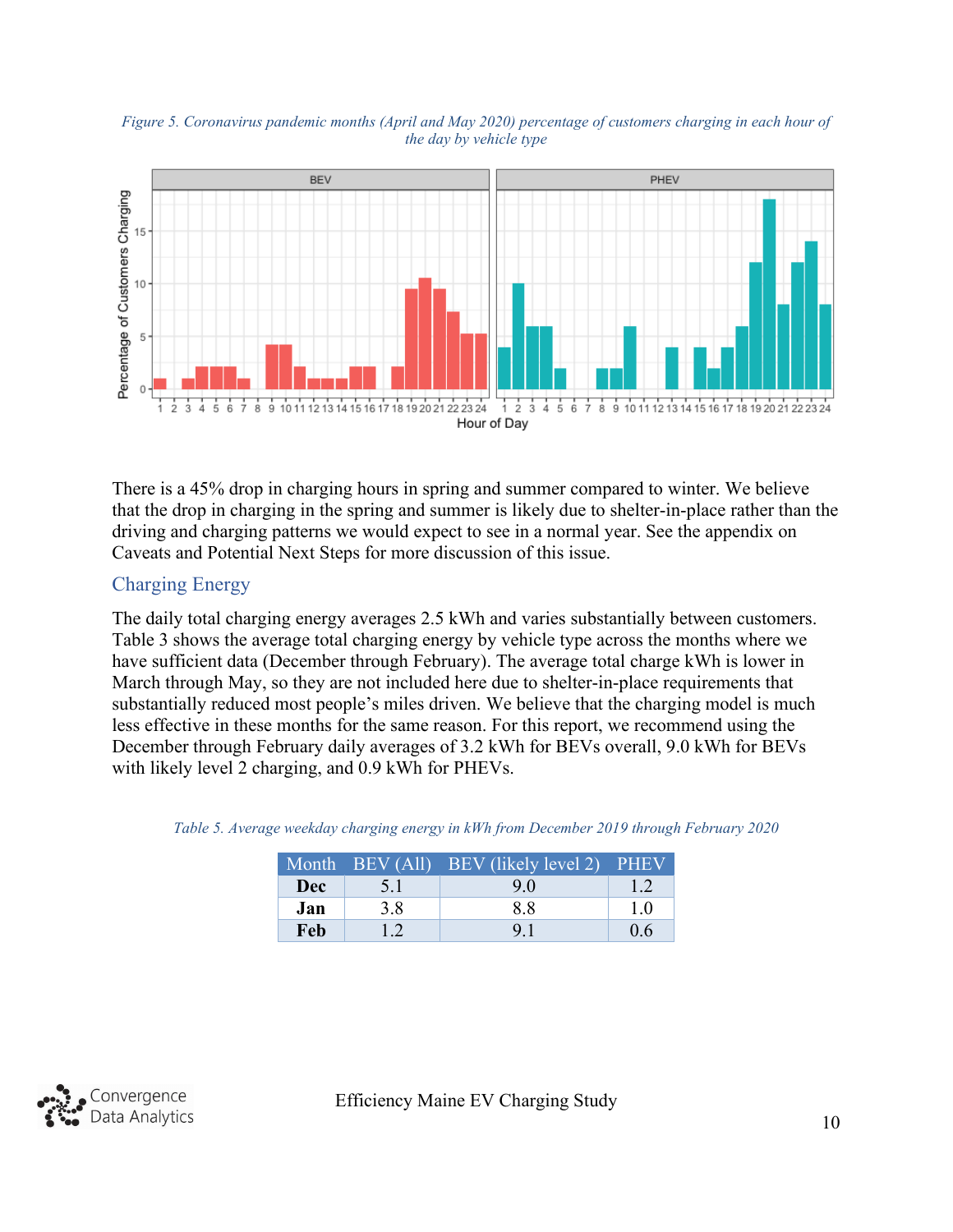### <span id="page-11-0"></span>**Methods**

#### <span id="page-11-1"></span>Data Sources

To perform this analysis, CDA used data from a variety of sources. With the exception of weather data, these data were provided by EMT, including customer data, rebate data, and hourly electrical meter data. We used customer zip codes to match each customer to their nearest weather station and downloaded hourly weather data from NOAA to weather normalize the electricity consumption models.

Direct charging data from internet connected chargers was not available for this analysis. Instead, CDA used hourly whole home meter utility meter data. For most customers, as of June 2020, there is at least a year of hourly data prior to the EV purchase and 3-7 months after purchase.

#### <span id="page-11-2"></span>Customer Data

Efficiency Maine provided customer data for customers participating in the EVA rebate program. This data includes customer ID, address and application date. It covers 196 of the customers who received rebates between 2019-08-29 and 2020-02-26.

#### <span id="page-11-3"></span>Rebate Data

Efficiency Maine provided program rebate data<sup>[3](#page-11-5)</sup> that shows vehicle make, model, battery type (PHEV or BEV), battery size, and purchase date for all customers participating in the rebate program. A total of 434 rebates are included in this data, including 257 battery only electric vehicles (BEV) and 177 plug-in hybrid vehicles. Customer data is only available for 172 of the rebates.

#### <span id="page-11-4"></span>Hourly Electricity Meter Data

Efficiency Maine provided hourly interval meter data for 169 customers. [Figure 6](#page-12-1) highlights the heterogeneity in meter data across four customers, rolled up to daily totals. The vertical blue line shows the date of EV purchase.

<span id="page-11-5"></span><sup>3</sup> See the program website for details: https://www.efficiencymaine.com/ev/electric-vehicle-rebates/

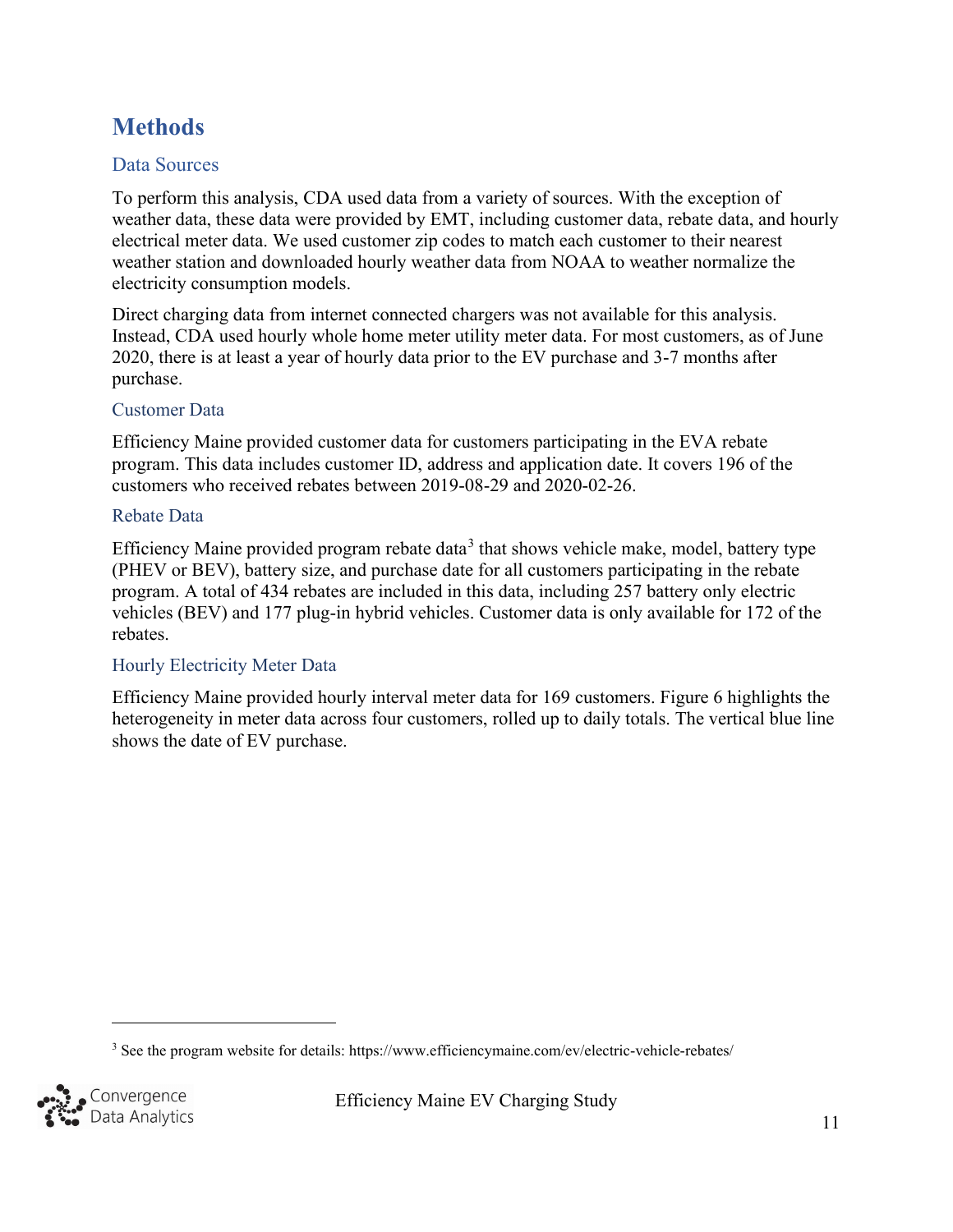

<span id="page-12-1"></span>

For customer #1 we see step increase in daily consumption after early 2019, but with greater day-to-day variability, with possibly another small step increase after EV purchase. For customer #2 we see a modest increase in consumption during 2020, but no step-change until EV purchase. For customer #3, we see a notable increase in consumption at the time of EV purchase, with a seasonal pattern of increased electricity usage during the winter. For customer #4 we see a large increase in electricity consumption after EV purchase.

#### <span id="page-12-0"></span>Weather Data

CDA used hourly temperature data downloaded from NOAA National Centers for Environmental Information's Integrated Surface Hourly Database. These data include hourly values from most government-operated weather stations operating in the US. We match customers using their zip code centroid to their nearest weather station. In some cases, weather stations are missing data, and if the weather station does not pass our data quality and completeness checks, we use the next closest station. This set of checks helps to assure that no customers or data points will be dropped due to missing weather data.

[Figure 7](#page-13-3) shows the temperature time series for the 7 weather stations across Maine we used for this analysis.

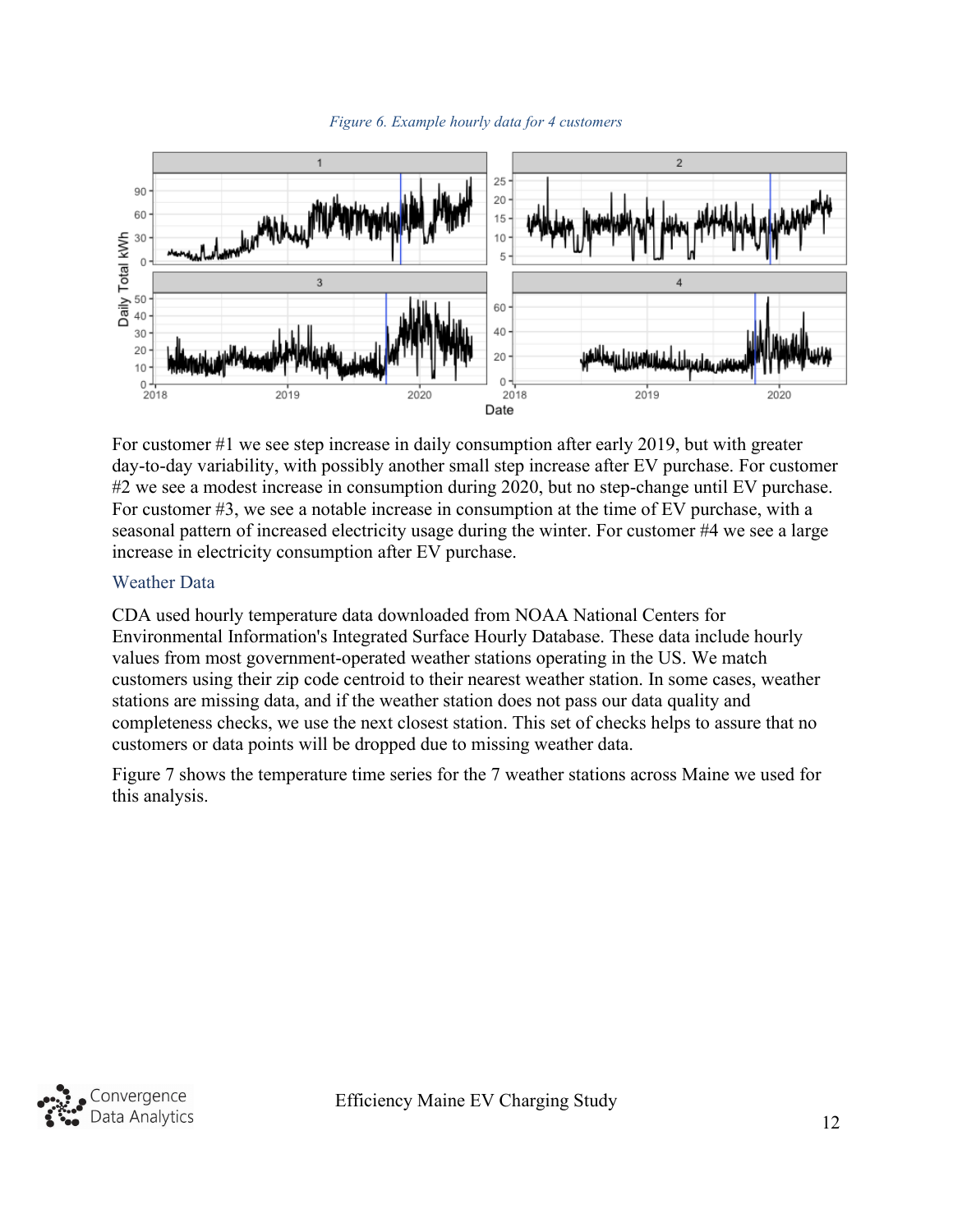<span id="page-13-3"></span>

#### *Figure 7. Daily mean temperatures by weather station*

#### <span id="page-13-0"></span>Modeling Methods

#### <span id="page-13-1"></span>Model Data

CDA built a single data set to serve all three models by combining all four data sources. This leads to some data loss and dropping some customers because of missing data from one or more of the data sources. The final data set contains weekday data for 2.6 million hours for 168 customers, with an average of 563 days for each customer. The modeling used only data from the months of December through February to remove bias that would likely be introduced if we were to include data collected during the coronavirus pandemic and shelter-in-place orders.

#### <span id="page-13-2"></span>Models

All three of the models we developed for this report are tested against similar alternatives, checked for issues in data and assumptions, and assessed on performance.

CDA always checks a variety of model formulae, simple data descriptions and, where possible, alternative modeling approaches. These checks are often not included in the report because they add a large quantity of information that is superfluous for nearly all users of the report.

We use standard statistical practice methods for assessing model assumptions, including model fit statistics, plots of error distribution against assumed distribution, plots of error against estimated and actual data to assess heteroskedasticity, and other checks as appropriate.

Our primary tool for assessing performance is comparing model estimates to actual data. We produce a time series of estimates using historical weather and actual covariate values, and then compare those estimates to the actual demand or energy usage during those same periods. This shows where there are differences between the model and reality, and we can adjust the model as necessary. It is neither possible nor preferable to exactly match modeled data to historical data because doing so likely "over fits" the model to that data, degrading model performance when used for prediction.

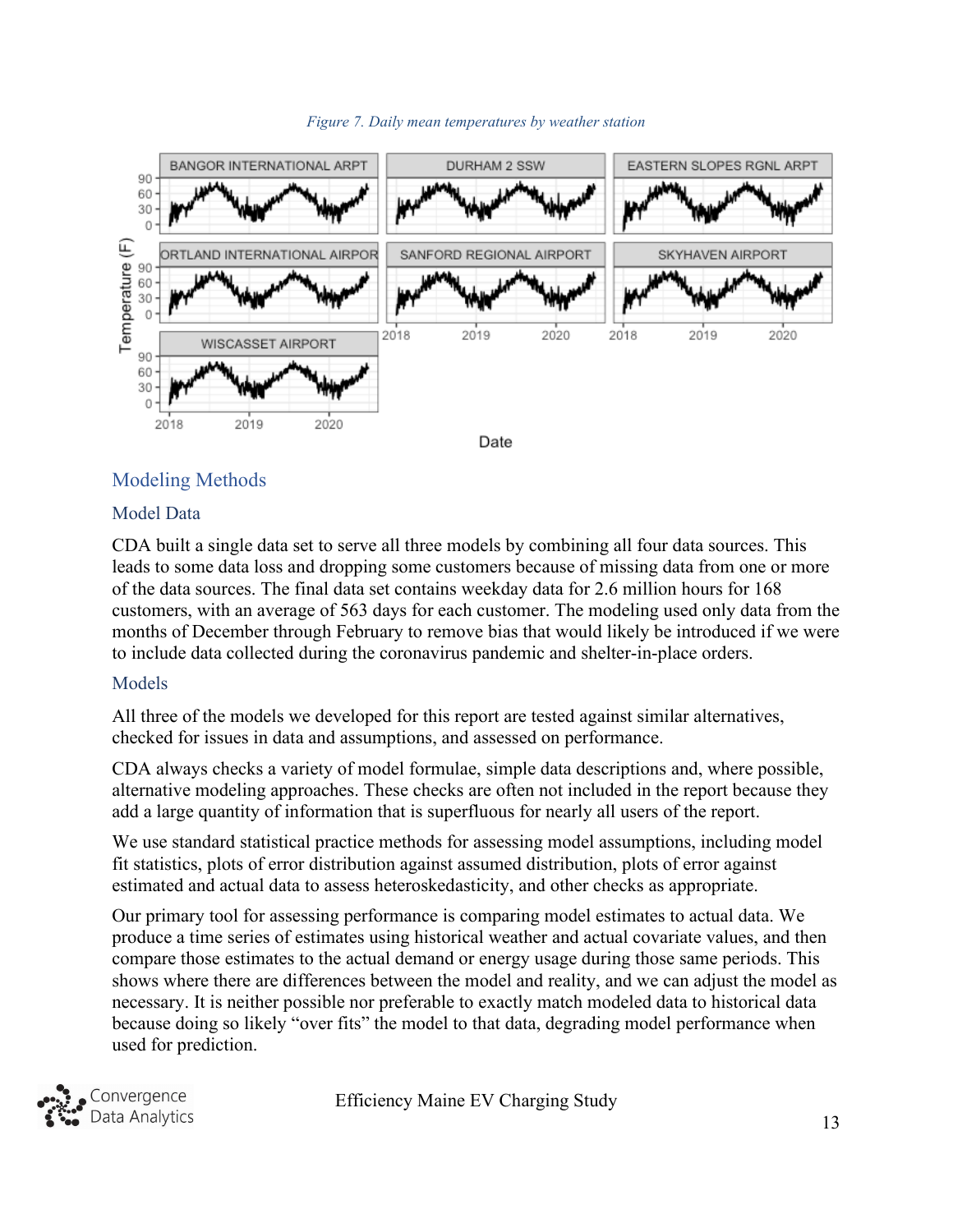#### <span id="page-14-0"></span>*Charging Demand Model*

CDA developed a model for estimating average electricity demand (kW) used for charging during different times of day. This model is a linear fixed effects panel regression model that uses customers' weekday meter data. Once we fit the model, we calculate what demand would have been without the EV purchase and compare it to the demand after EV purchase to estimate average demand.

The following equation shows the form of the model.

$$
kW = \beta_i + \beta_0 + \beta_{post}post + \beta_{hdd}hdd65 + \beta_{peak}peakPeriod + \beta_{post\cdot peak}post
$$
  
.  
 
$$
\cdot peakPeriod +
$$

 $\beta_{\text{nost} \cdot \text{hatter} \times \text{Wh}}$ post · batteryk $Wh + \beta_{\text{nost} \cdot \text{hd}}$ post · hdd65 +  $\varepsilon_{it}$ 

Where all of the β are coefficients that are estimated by the model fitting algorithm to best fit the equation to the data. The subscript i refers to individual customer i. In the formula, the variables we use are:

- kW the average electricity demand during the peak period
- peakPeriod Indicator for Morning Off-Peak (Midnight to 1 PM), Summer Peak (1 PM 5 PM), Winter Peak (5 PM – 7 PM), Evening Off-Peak (7 PM – Midnight)
- post an indicator for the time period after the EV purchase  $+$  rebate
- hdd $65$  heating degree days with a base of 65 degrees Fahrenheit
- battery  $kWh$  the size of the vehicle battery in  $kWh$

#### <span id="page-14-1"></span>*Charging Timing Model*

CDA tested a range of models to examine charging behavior and found that the most effective of those we tried are individual adaptive linear models fit separately for each customer, allowing the model to adjust for that customer's specific patterns of energy usage.

Determining charging hours requires developing a model of how each customer uses energy under different circumstances (outside temperature, time-of-day, etc.). CDA developed a model structure that uses the available information about each customer's historical electricity use, weather, month of the year and time-of-day to create a scaffold for individual statistical learning models. We fit these individual regularized linear regression models to each customer's weekday electrical usage data. The regularized linear models use an algorithm called elastic-net<sup>[4](#page-14-2)</sup> that selects the best-fitting model from a specified set of possible models by dropping explanatory variables that don't contribute to the fit, and adjusting the remaining parameters to reduce the likelihood of fitting to noise (i.e. over fitting the model to the data it is trained on at the expense of degrading predictive performance). In other words, each customer gets a model whose parameters are selected to be the subset that best explains their individual consumption patterns.

Then, for the period after they purchased the EV, we used the fitted model to predict what their electricity use would have been had they not purchased the EV and subtracted that "baseline"

<span id="page-14-2"></span><sup>4</sup> Zou, Hui, and Trevor Hastie. "Regularization and variable selection via the elastic net." (2005).

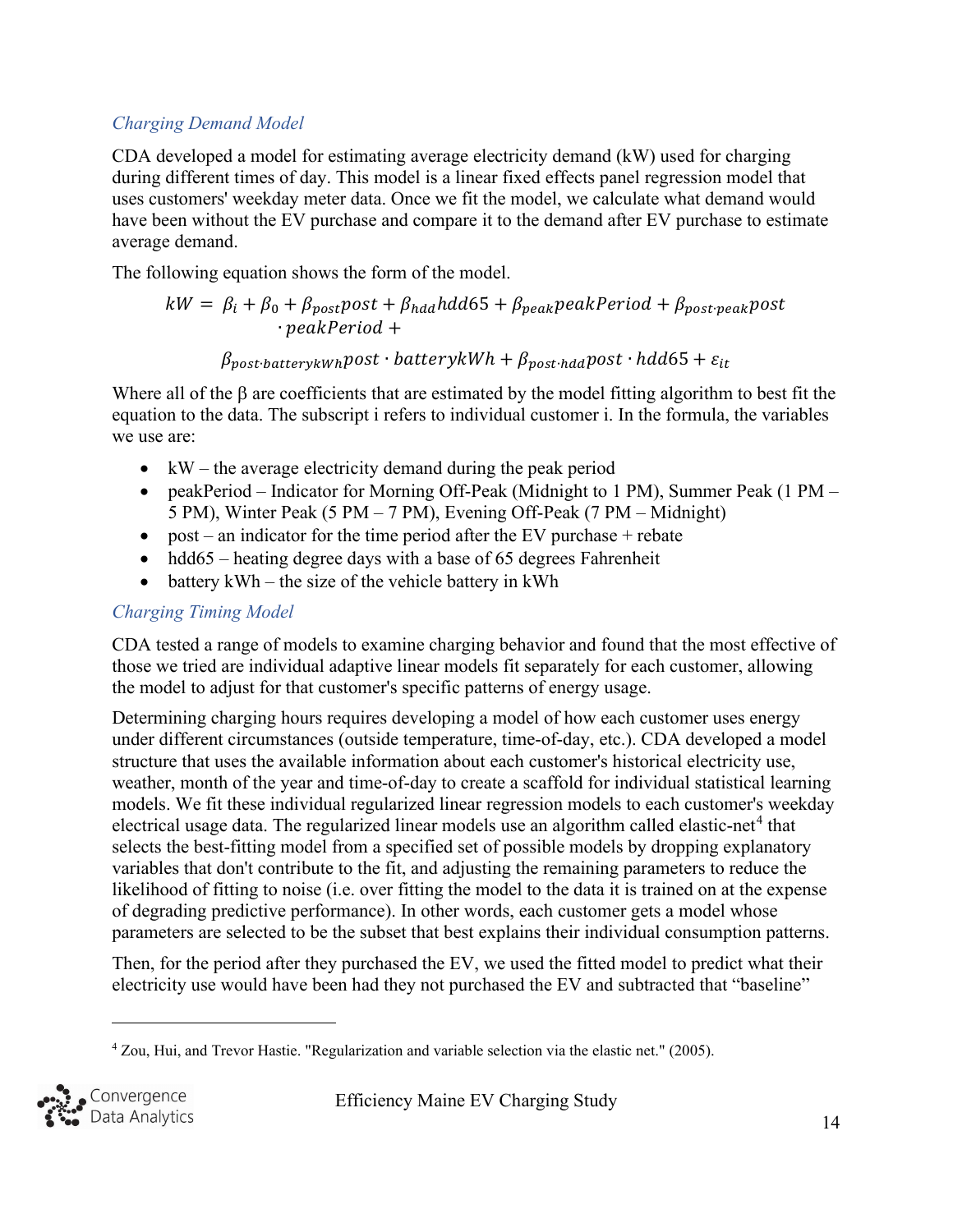from the monthly average weekday load shape from post-adoption data to get an estimated charging load shape. We then found the charging hours where the difference between the estimated non-EV electricity use and the actual measured electricity use (with the EV) exceeds a threshold, typically 1kW if we want to be sure we are not capturing other smaller drivers of change in electric consumption.

The structure of the model can be different for each customer, depending on their energy usage patterns and household characteristics. All of these models are subsets of the full model, shown below.

 $kWh = \beta_0 + \beta_{post}$  post +  $\beta_{month}$  month +  $\beta_{hour}$  hour +  $\beta_{hdh}$  hdh65 +  $\beta_{cdh}$  cdh70 +

 $\beta_{post-month}$   $post \cdot month + \beta_{post \cdot hour}$   $post \cdot hour + \beta_{month \cdot hour}$   $noth \cdot hour +$ 

 $\beta_{month\cdot hdh}$  month  $\cdot$  hdh65 +  $\beta_{month\cdot cdh}$  month  $\cdot$  cdh70 +  $\varepsilon_t$ 

Where all of the  $\beta$  are coefficients that are estimated by the model fitting algorithm to best fit the equation to the data. Each customer has a different set of coefficient estimates. In the formula, the variables we use are:

- $kWh$  the electricity used during the hour
- post an indicator for the time period after the EV purchase  $+$  rebate
- month  $-$  a set of indicator variables for month of the year
- hour a set of indicator variables for hour of the day
- cdh $70 \text{cooling degree hours with a base of } 70 \text{ degrees Fahrenheit}$
- hdh $65$  heating degree hours with a base of 65 degrees Fahrenheit

#### <span id="page-15-0"></span>*Charging Energy Model*

CDA also developed a model for estimating total daily energy (kWh) used for charging. This model is a linear fixed effects panel regression model that uses all customers' meter data. Once we fit the model, we calculate what energy usage would have been without the EV purchase and compare it to the energy usage after EV purchase to estimate total charging energy. We do this for the full group and for subgroups of vehicle type and battery size.

The following equation shows the form of the model.

$$
kWh = \beta_i + \beta_0 + \beta_{post}post + \beta_{had} hdd65 + \beta_{cda} cdd70 + \beta_{post\text{-}vehicleType} post
$$
  
 
$$
\cdot \text{} vehicleType +
$$

 $\beta_{post\text{-}batterykWh}$ post · batteryk $Wh + \beta_{post\text{-}had}$ post · hdd65 +  $\beta_{post\text{-}cad}$ post · cdd70 +  $\varepsilon_{it}$ 

Where all of the  $\beta$  are coefficients that are estimated by the model fitting algorithm to best fit the equation to the data. In the formula, the variables we use are:

- kWh the electricity used during the hour
- post an indicator for the time period after the EV purchase  $+$  rebate
- $\text{cdd70} \text{cooling degree days with a base of 70 degrees Fahrenheit}$
- hdd65 heating degree days with a base of 65 degrees Fahrenheit
- vehicle type an indicator variable for BEV or PHEV

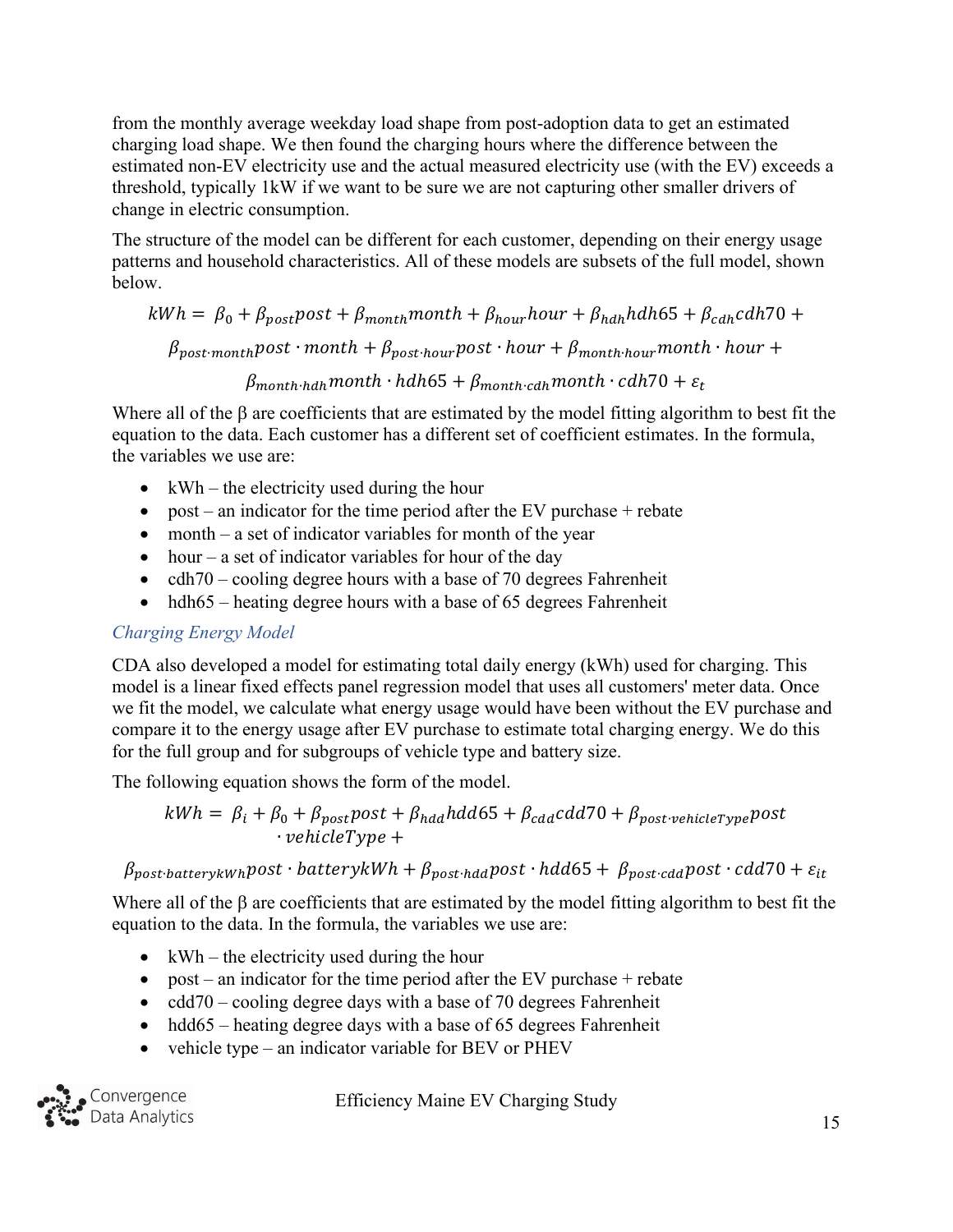• battery  $kWh$  – the size of the vehicle battery in  $kWh$ 

### <span id="page-16-0"></span>**Summary**

The primary weekday charging hours for both BEVs are from 6 PM through midnight, while PHEV charging starts a bit later, running from 8 PM through midnight. The results show that there is some charging occurring during the winter peak hours of 5-7 PM for BEVs. We don't see substantial charging during the summer peak of 1-5 PM for PHEVs, but do see some for BEVs.

We estimate that the increase in demand for the summer peak hours is 0.3 kW with a 95% confidence interval of (0.2, 0.4) and the demand for winter peak hours is 0.5 kW with a 95% confidence interval of (0.4, 0.7).

The weekday charging energy for PHEVs is 0.9 kWh/day, 3.3 kWh/day for BEVs, and 9.0 kWh/day for BEVs in with likely level 2 charging.

We believe that the sample size is large enough that these results may apply as more EVs are purchased and being charged in homes because the demand estimates are statistically significant. That said, early EV adopters are likely wealthier and more likely to live in a single-family home than the average citizen of Maine, so as EVs become available to a more representative population, we expect the amount of charging and charging patterns to evolve. We also expect vehicle technologies to continue to evolve, with the most likely outcome being an increase in BEV range even as their costs come down, with PHEVs and short-range BEV possibly being replaced in the process.

These results are all based on just two winters of data, with a pre-purchase period of December 2018 – February 2019 and a post-purchase period of December 2019 – February 2020. We suggest revisiting the summer peak hours when post-coronavirus pandemic data is available, as it should be expected that customer's driving and charging patterns would be somewhat different during the summer months.